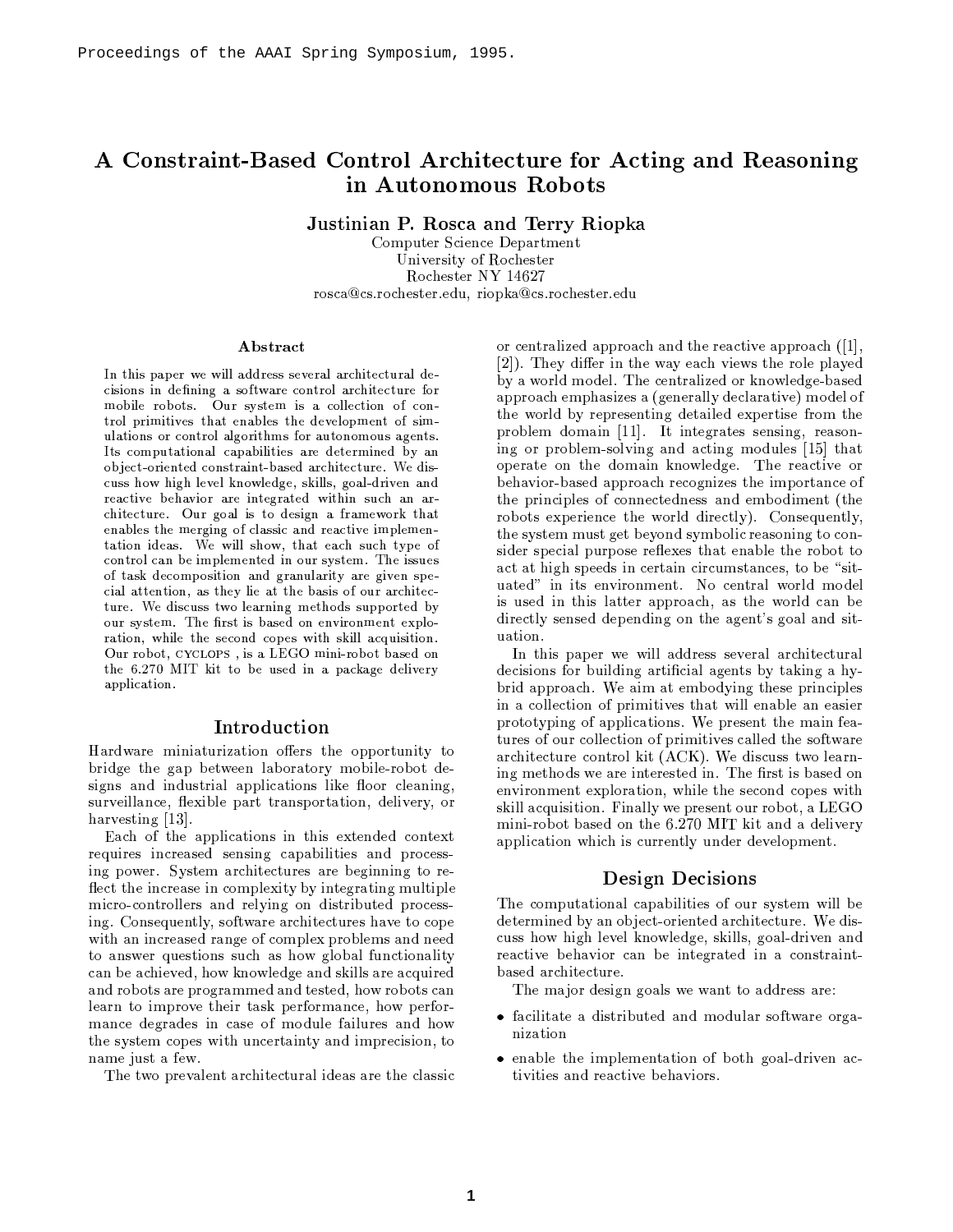- sense time and take into account time constraints. both for guiding the system actions and for improving its behavior.
- enable active learning by deciding what to be explored and by adapting the robot to the environment in which it operates
- enable evolution towards more complex or more refined patterns of operation

Although our test robot hardware does not allow the connection of additional extensions based on microcontrollers, we consider that the software architecture should aim at a multi-controller network as in [13]. Moreover it should make such an architecture transparent to the programmer. A modular architecture organizes the knowledge, competences and activity of the system such that local changes, improvements or tuning do not affect the functioning of unchanged components. It offers a higher level of abstraction that can be coped with in an easier way.

Goal-driven behavior is an important characteristic of an intelligent system. It influences the types of control mechanisms and knowledge representation we adopt. Goal-directed activities ensure global system functionality. Traditionally, symbolic reasoning techniques have been successfully applied for implementing goal-driven planning and problem solving. Real-world situations do not always allow spending time for symbolic inference. Reactive behaviors representing independent competence modules can both sense the world and control the system actuators in order to respond fast to the current world situation. However, such an approach does not scale well. As the number of modules implementing behaviors gets larger, their possible interactions become significant and it becomes harder to ensure that modules do not work at conflicting goals. Integrating higher level reasoning processes and reactive behaviors may inherit the advantages of both approaches while solving some of the problems each separate approach has.

The situatedness property implies that the control system is able to react in a timely fashion to various stimuli. Time allows the formulation of simple plans, meta-reasoning or simple reinforcement of various actions taken during goal pursuance. Time represents an essential element in the integration of reactive behaviors with high-level reasoning and learning.

## The Architecture Control Kit

The level of parallelism and modularity of a distributed system depends on conceptual factors such as: program granularity, parallelism control and process synchronization and communication.

Parallelizable numerical applications are characterized by granules loosely coupled from the point of view of their semantics. A granule is a group of program units that can be executed in parallel with other such groups. Robotics and knowledge processing techniques

address applications with much higher run time dynamics. The detection of granules is highly dependent on the environment and on the problem solving context ([8], [9]). For example, behavior selection in an artificial creature depends on the current situation given by sensor data, by the creature's motivations and beliefs [10]. The proposed ACK will try to exploit this dynamic type of context-dependent parallelism that results from the interaction of problem entities.

### Knowledge representation

A symbolic, object-oriented representation of the application domain, although not exhaustive, makes it possible to name and control the chunks of work the system has to do at a given time.

The knowledge representation paradigm used is inspired by the blackboard model [4] and an implementation of it that outlines the tradeoff between granularity and parallelism in knowledge processing [3].

The main static representational entities are the object and the knowledge source. Knowledge sources can be activated to generate knowledge source activation *records* (KSAR) which are used to record and control the dynamics of the system.

Objects are described using a pattern called *object* prototype. We explicitly talk about instances of an object as objects created dynamically, according to a given prototype. An object prototype consists of descriptions of object attributes, knowledge sources attached to the object and connections to other objects attached to object attributes. Attributes have symbolic names and carry a simple or a structured value. Values are implemented by means of simple C types.

Knowledge sources are the second important type of system entity. They specify the way in which objects are processed. Any fragment of code, no matter how simple or complicated, can be encapsulated in a knowledge source.

An object's connections to other objects are interpreted as object relations between the object and other system objects. Relations are themselves implemented by system objects, carrying knowledge sources that may specify constraints between objects, how objects influence one another, hierarchical relations between objects, etc.

The system may represent each input sensor data that is individually addressable as an object whose attributes are shared (can be read or written) by all system processes. A particularly important attribute is the sensor reading. Other objects represent system beliefs and are part of a fixed symbolic representation of the problem domain. However, the attributes of such objects are not necessarily shared by all the system processes.

Knowledge sources attached to object relations may be designed to work similarly to rules in a rule-based system, namely they are defined in terms of two condition parts, called activation and execution shields in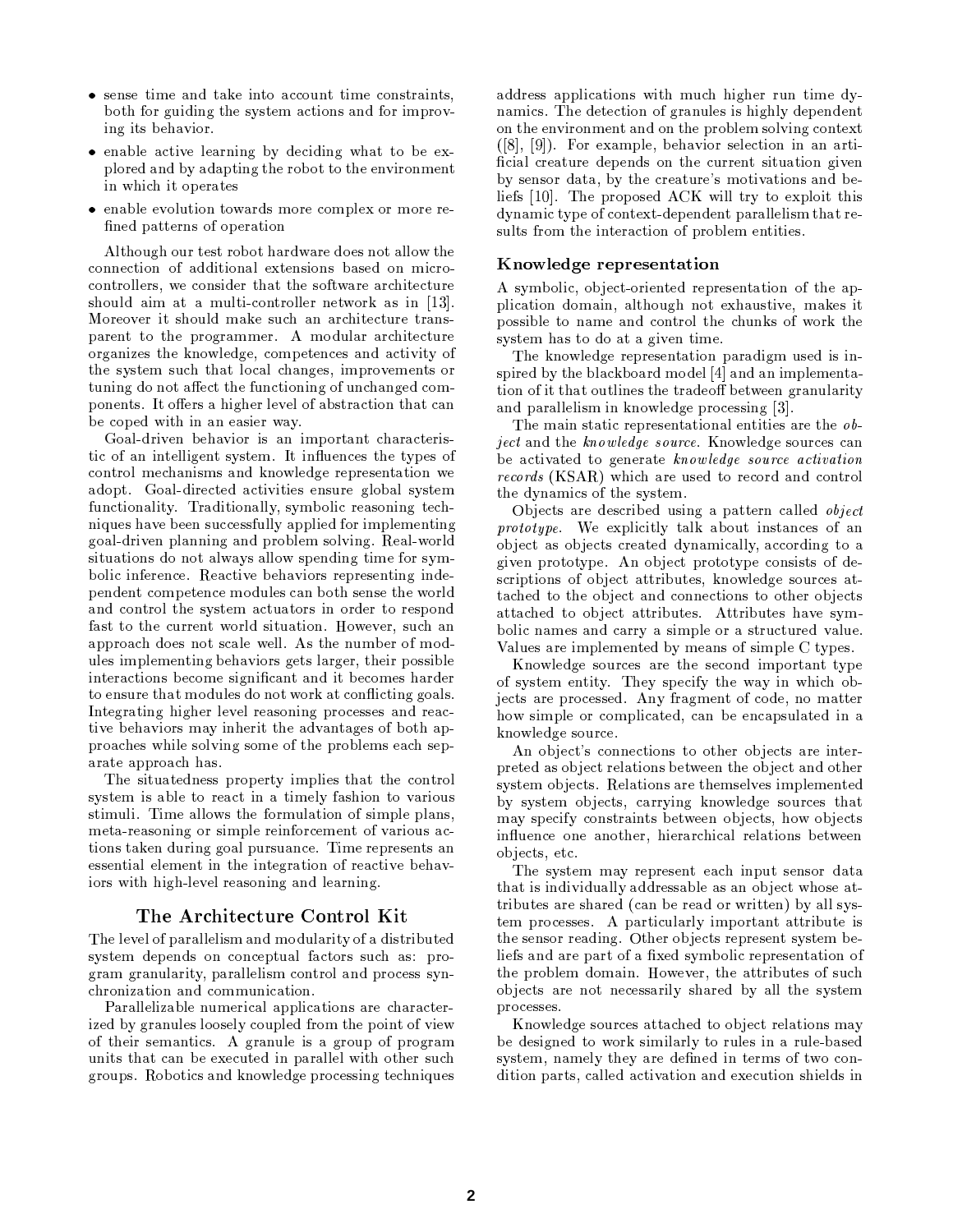[3] and a body.

 $WHEN < activation\_shield(KS)$  $IF < execution\_shield(KS)$  $THEN < *body(KS)*$ 

The activation shield tests the opportunity or suitability to execute the main part of the knowledge source, the KS body. The execution shield tests the appropriateness to execute the KS body.

These knowledge source components are called fragments. As opposed to a rule-based implementation. KS fragments are implemented as code in the basic implementation language (C in our case). We represent skills as knowledge source fragments.

The main automatic processing mechanism of the system is knowledge source activation. Whenever the value of the attribute of an object changes, all knowledge sources of the object relations attached to the attribute are activated. We will justify how such a simple processing mechanism can generate useful control behavior.

### Control architecture

Knowledge processing in such a system is opportunistic  $(4)$ . When knowledge sources attached to objects are activated they create high level, virtual inference processes represented in ACK by knowledge source activation records (KSAR). Executions of KSARs result in computation of new values for the attributes of other objects, activating other knowledge sources and henceforth generating new high level inference processes. Granules of computation are naturally represented by KSARs. If two different KSARs access different objects, to read or write values of attributes for different objects, they are independent and can be executed in parallel. If they access the same object they are serialized in accessing the object. The two KSARs will be executed in a fixed order, according to their priority.

By enabling the description of granule computations. the system makes it possible to parallelize the application. Moreover the way this is done is most general. and can be equally applied to any application built on top of system.

A typical robotics application may have lots of high level processes which correspond to knowledge source fragments activated to solve a problem by coordinating their behavior or working opportunistically either against one another or cooperating to solve the problem. Ideally, inference processes should be independent of one another, so that they can be conceptually run on a parallel virtual machine. ACK provides to the user a model of parallelism at this high level [14].

In the following sections we present two simple examples showing how reactive operation as well as goaldriven operation can be modeled using the system.

**Reactive operation** We show that one can implement a subsumption architecture in our system by giving a simple example involving a definition of two behaviors and an implementation of a suppressor (or inhibitor) node.

Consider two behaviors, LINE-FOLLOW and AVOID-OBSTACLE that represent two different control layers that run in parallel whenever the appropriate sensors fire. The two behaviors may be related by a suppressor node in a subsumption-like architecture [6]. For example, the second behavior subsumes the function of the first in order to generate the effect of a higher level competence.

An example of a prototype and two knowledge sources that implement the line following behavior in ACK is presented in figure 1. We define two object prototypes line-follow-proto having three attributes. The first two are real-valued attributes: error, representing an estimation of how much the vehicle bypassed the line to the left or to the right, and steering*command*, representing the computed steering angle. The third attribute, line-alarm, is a boolean-valued attribute that is flipped whenever the line detection sensors detect that the vehicle straddles a line. The knowledge source  $line-flow$ -ks is attached to the line-alarm attribute, while *steer-ks* is attached to the steeringcommand attribute. This implies that whenever the sensor values indirectly trigger (by means of other KSs) the values of the alarm, a KSAR with the goal of competing for a motor command that corresponds to line following is created. Similarly, when steering-command is set, a *steering* ksar is created. The line-follow-ks knowledge source has three fragments:

- 1. line-follow-goal-p tests if this behavior is appropriate. If we want to execute line following whenever a line is found, then this predicate returns a true value always, otherwise a more complex test can be implemented.
- 2. line-positioning-error-p tests if there exists a positioning error with respect to the line followed. If the answer is true, this predicate has a side effect. It modifies the value of the error attribute of the line-follow-obj object.
- 3. line-follow-action implements a steering proportional to the error computed, in case such an error appeared; it sets the value of the steering-command (steering angle) attribute, in order to trigger the activation of a steer-ksar which will eventually compete with similar KSARs created by other processes.

Suppose that both LINE-FOLLOW-KS and AVOID-KS have generated steering KSARs which will compete for an actuator command. They correspond to different steering instances, so each will refer to a different steering angle and will have a different priority. The one with the highest priority will be selected for execution first. The steer KS fragment will include a command to kill all other existing steering KSARs, if any, after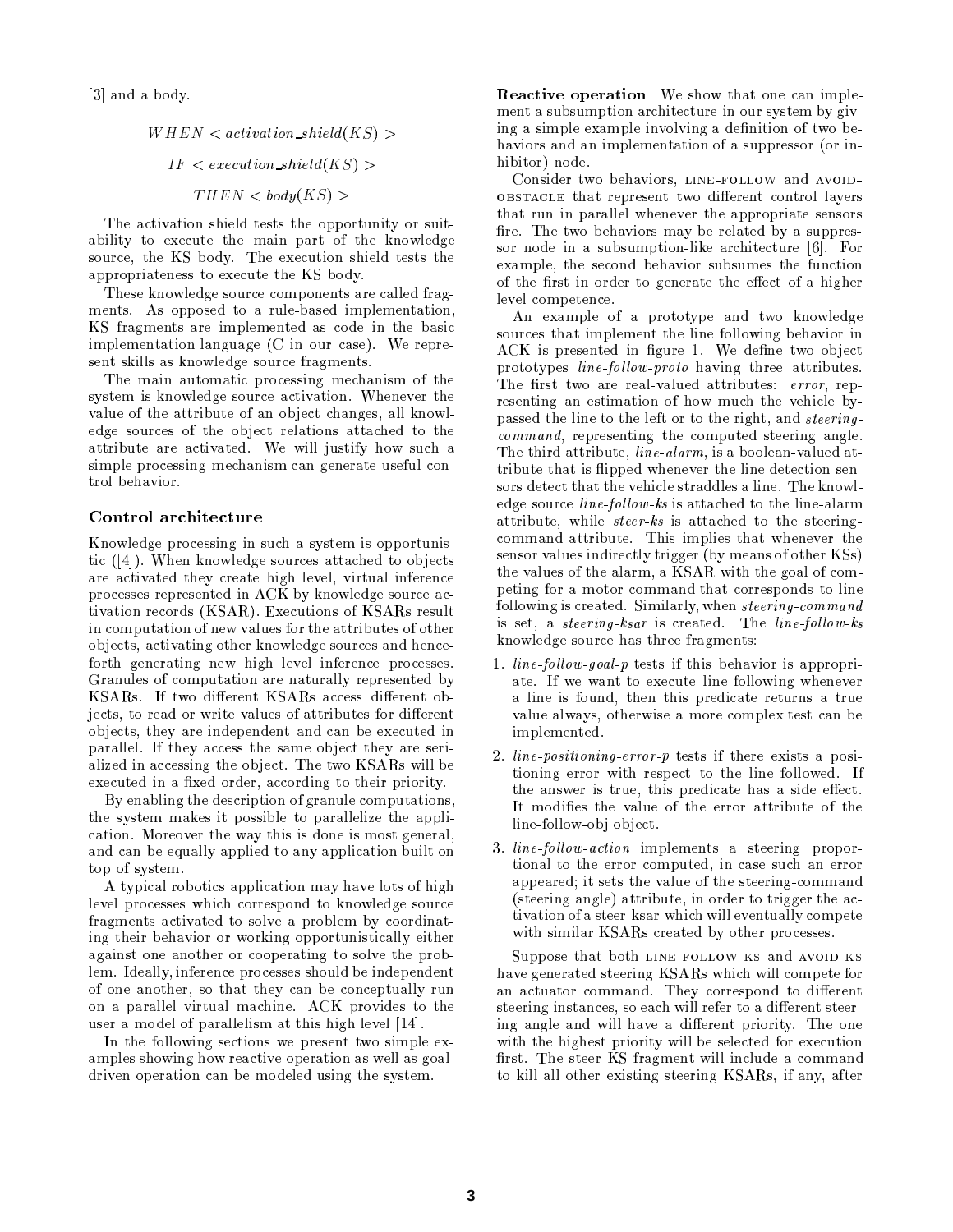

Figure 2: Representation and activation of simple reactive behaviors for line following and object avoidance. The AVOID behavior subsumes the LINE-FOLLOW behavior.



Figure 1: ACK implementation of the line following behavior

steering the vehicle (see figure 2).

Goal-driven activity In the example given above, line-following KSARs are created whenever the left or right reflectance sensors detect a value exceeding a given threshold. Basically, three types of object prototypes were defined, corresponding to sensors, behaviors and actuators. One could similarly define prototypes corresponding to a possible system goal. One of its attributes plays the role of an alarm attribute. Whenever its value is changed by a KSAR or by the main program that starts the ACK scheduler, a process that will work for fulfilling the goal is created. For example, suppose that a neighboring beacon emits an infrared signal on a given frequency. Whenever a signal is detected, the KSAR which continuously monitors such IR signals will modify an alarm attribute. This will be sufficient to trigger the KSARs of a higher level behavior that implement a sequence of actions such as: go to a loading dock, pick up a delivery object, go to the destination and drop the object there.

### Reasoning

One interesting characteristic of our architecture is that it can equally implement higher level inference/reasoning tasks as well as low level tasks such as purely reactive, data driven actions. One can combine descriptions of the two types of objects and knowledge sources to implement complicated control systems.

One difference between the two types of processes is that the former type may implement time consuming asynchronous computations, while the latter type usually needs a small amount of time (a system quantum) to execute and may be tightly coupled.

**Building an application** In order to build up an application, the user has to define the appropriate KB structure (object prototypes, knowledge source prototype, attribute descriptions), the code implementing the knowledge sources and a main program that will start the ACK priority-based scheduler.

## Learning

### **Environment** exploration

Learning enables a system to adapt to the environment in which it operates. Adaptive control architectures employ various learning techniques. For example Reinforcement Learning (RL) has been used for learning an (optimal) policy function, mapping situations into actions [16]. If the search process controlled by a RL system chooses the action prescribed by its current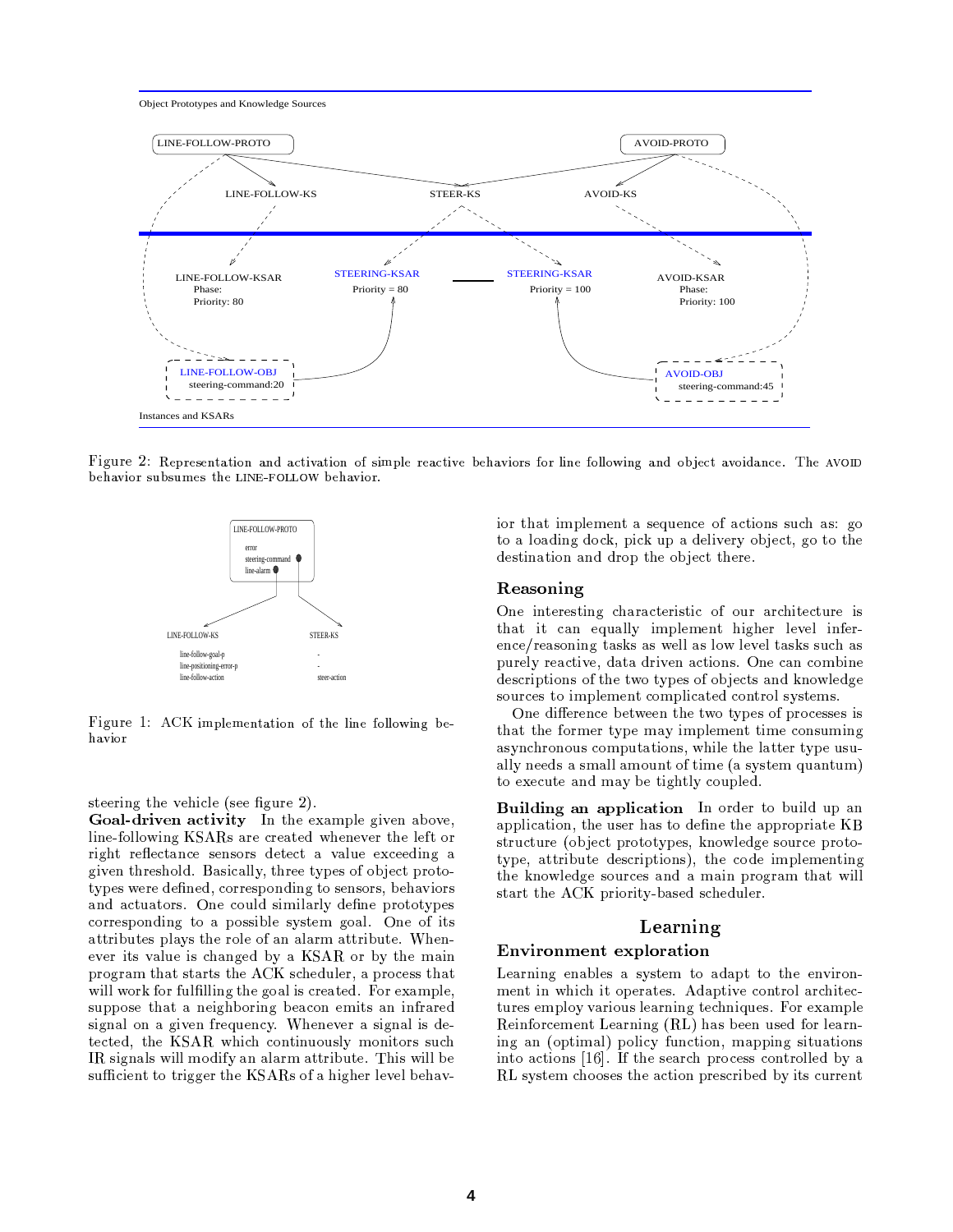knowledge, then the system *exploits* its current knowledge by acting in order to gain reward. Nonetheless, the system is not endowed with an optimal policy, so that occasionally it should explore actions at random, in order to experiment with more state-action pairs. In this case the system acts to gain information or experience, that is *explores* the search space. The choice of what to do next exemplifies a well-known problem. the exploration-exploitation trade-off (see [5]).

Our approach is to use ACK to describe explicit exploratory behaviors. An example of such a goal is map building. A better estimation of surrounding object positions can affect the execution of system knowledge sources, resulting in improved overall behavior. Map building is one of the background goals in the delivery application. Whenever the robot moves it generates low priority processes for the exploration of neighboring object positions. When no other higher priority processes are active, an arbitration process promotes the execution of the process that attempts to explore the closest area or the one that is supposed to take the least amount of time. The exploratory behavior initiates skills such as "turn left" or "turn right" to precisely examine an area of interest. The exact nature of the exploratory behavior is determined by a combination of sensor information (e.g., the current location of the beacon) and memory (e.g. the expected location of known objects). The result of the exploration is then used to update the map.

Our approach is similar in its character but different in implementation to  $[12]$ .  $[12]$  describes a control architecture for a mobile robot which combines a reactive subsystem with a search-based planner. A stimulus response subsystem acts when it can, consulting a set of stimulus responses in order to invoke an action in response to current sensed inputs. If no rules apply, a planner is consulted to determine an appropriate action. The results of the planner are then used to acquire a new stimulus response rule, to be activated under the same circumstances in the future.

## Skill acquisition

The incremental development of the stimulus response rules mentioned above might be a very difficult task. For a faster and more efficient development, practical robotic systems should be aided to incorporate certain stimulus response rules or "micro-behaviors" by implicit programming through interactive training. This would represent a form of skill rote-learning or learning by being taught.

Skills are sequences of low-level commands that can be automatically applied to generate task-achieving behaviors. We are developing a method for teaching the robot "micro-behaviors". A joystick interface is used to input the necessary motor behaviors and sensor measurements that are associated with a particular set of activation sensor inputs. The system is prompted when to begin recording the micro-behavior and when

to stop. For example, wall following could be taught instead of programmed by moving the robot in such a way that it bumps a desired sensor and then move the robot in response to the sensor output. Just relevant sensor data is stored during interactive training. Relevance is defined as what is different.

## **Robot Description**

CYCLOPS is a LEGO mobile mini-robot that is capable of exploring a planar world by combining several high-level behaviors such as line following, beacon following, horizon scanning, obstacle detection and avoidance, wall following and map construction. CYCLOPS can be taught a set of skills which can be used in writing its higher-level behaviors. CYCLOPS has the capability of building a map of a grid-world. Such a map can be used as a starting basis in implementing a simple task planner for optimizing the robot's task in a delivery application.

Our robot (see figure 3) has a variety of sensor capabilities, including infra-red reflectance sensors, modulated infra-red sensor/beacons, an imaging scanner consisting of a single photoresistor in a servo-controlled tube (which we plan to replace with a digital camera on a single chip in the near future), battery power sensor, beam-splitter encoders, and numerous tactile sensors (switches and potentiometers).



Figure 3: CYCLOPS, the Delivery LEGO Robot

The robot has an 81:1 gear reduced rear wheel drive and a servo-controlled front two-wheel steering. Three rechargeable 5 volt batteries power the driving motor using a separate circuit. Four AA batteries supply power to the logic, all remaining sensors, and two servo motors.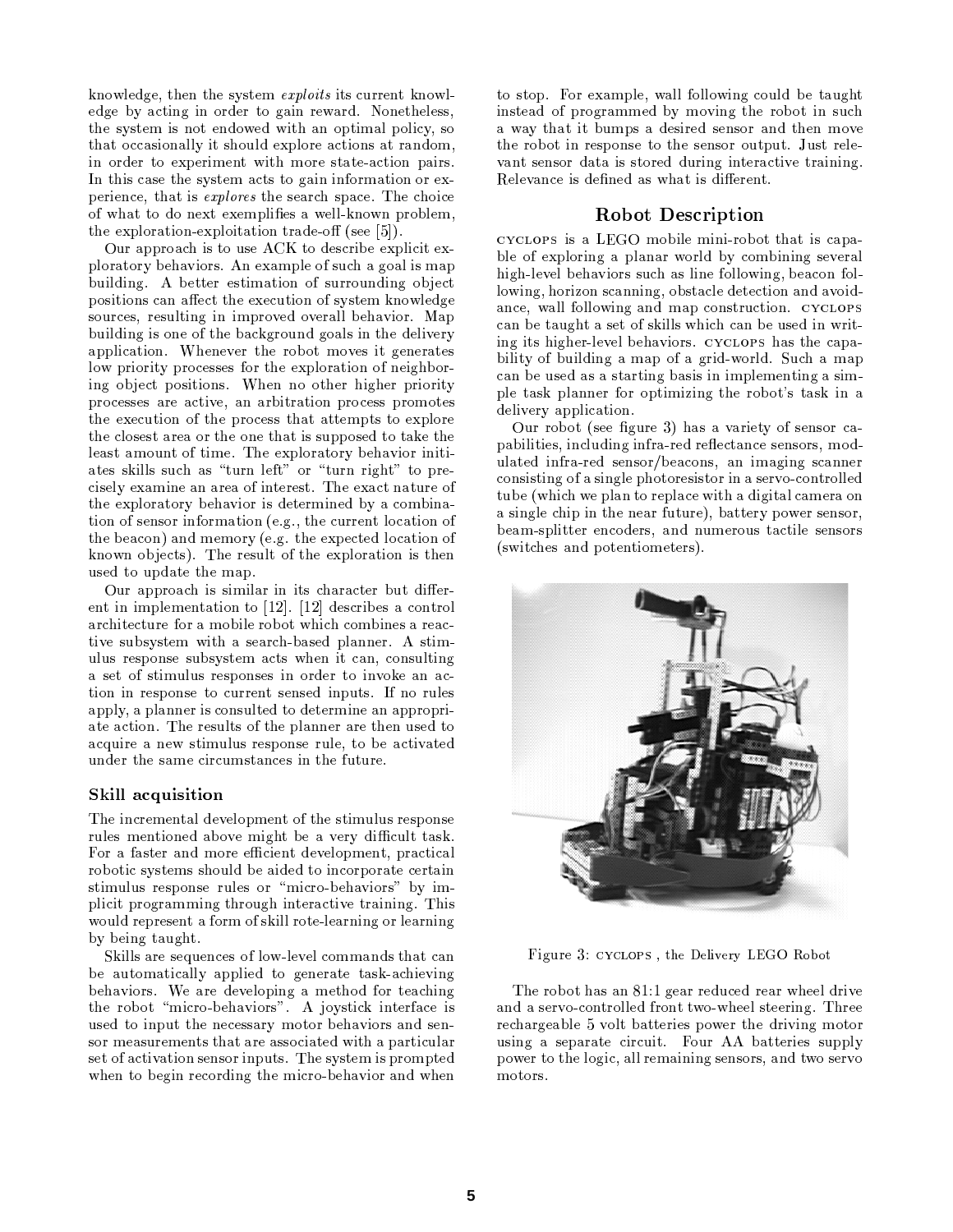A 32 character LCD display, on-board buttons and a drive/steering joystick provide a primitive interface to the robot vehicle.

### Software implementation

Although our system embodies some of the concepts above we are limited by a number of factors, among which the 16K on-board RAM memory and the limited processing power of the MC68HC11 microprocessor board are the most important.

The memory limitation dictates a very simple implementation. We take advantage of the multi-tasking facilities of Interactive C (IC) interpreter, available as free-ware from MIT [6]. KSARs are implemented as processes in IC. The global ACK scheduler is not needed here because the processes created are run using a round-robin multitasking strategy. Each process gets a default maximum number of ticks. The version of IC used does not support structures, so that implementing objects and KSARs becomes awkward. The testing done with the robot aimed at creating all the components for implementing a subsumption-like architecture according to a simplified version of the framework presented. We expect our approach to fully work for a system that supports the ANSI compatible C compiler.

# Application

We considered a delivery application. CYCLOPS moves in a world with markings, obstacles and populated by other moving objects. Delivery is requested asynchronously and signaled to the robot using an infrared beacon that emits on a known frequency. Whenever such a signal is issued, if the robot has no other more important goal to pursue it heads towards a loading zone, loads the objects it has to deliver and tries to find its way towards the destination as fast as possible. Delivery and loading zones have fixed locations within a rectangular area. In an extension of the task the robot could cooperate with other delivery robots for avoiding collisions or for giving up its turn in traversing dangerous work areas.

# Comments and Symposium Question Answers

Coordination - How should the agent arbitrate/coordinate/cooperate its behaviors and actions? Is there a need for central behavior coordination?

In order to achieve more complex forms of interaction within a complex environment, an agent has to coordinate its actions. The necessity of coordination appears whenever conflicting situations appear. The case when situations and actions are not independent is actually the interesting case. The form of coordination depends on the task and on the interaction with the environment and does not necessarily have to be centralized.

This question implicitly assumes that the system has a behavior-based control. Behaviors represent responses to external stimuli from the environment. However, the way the agent behaves refers in general to the higher level appearance of the way the system responds over an observable period of time, and depends on the complexity of the environment. Behavior may be an emergent property of the system. In this case, the actions taken by the system may not have a clear correspondent in the overall behavior. The specific coordination or interdependence between actions is responsible for the overall behavior. Arbitration/coordination usually designates explicit control mechanisms for solving the interactions among actions.

The subsumption architecture has a primitive type of coordination. Coordination is ensured by the fixed priority ordering on the set of behaviors. The most important active behavior is the one whose actuator commands are executed.

A blackboard-based architecture enables process coordination based on the status of blackboard variables. In this way more complex forms of coordination are possible. Particular examples of coordination are sequentialization and parallelization of behavior activation.

**Interfaces-** How can human expertise be easily brought into an agent's decisions? Will the agent need to translate natural language internally before it can interact with the world? How should an agent capture mission intentions or integrate various levels of autonomy or shared control? Can restricted vocabularies be learned and shared by agents operating in the same environment?

Interaction with humans and other agents will play an increased role in the future development of autonomous agents. The language of any such interactions has to operate on entities common to the knowledge representation formalisms of the two communicating agents.

Natural language is neither necessary nor is it the most efficient means of communicating with a machine. although it is the most general one. Depending on the application task a restricted language could be not only valuable for run-time interaction between agents but essential for the completion of the task. The level of the communication language imposes lower bounds on the complexity level of the knowledge representation and reasoning capabilities of the agent. An important communication problem, inherent in natural language, is ambiguity. Humans could easily interpret requests from the agent but they should transmit to the agent only requests that can be represented unambiguously in the communication language.

Our application did not address any of these issues directly since human interaction was not required for completion of the robot's task. A restricted vocabulary however, would have been very useful in the human/robot interaction required during skill learning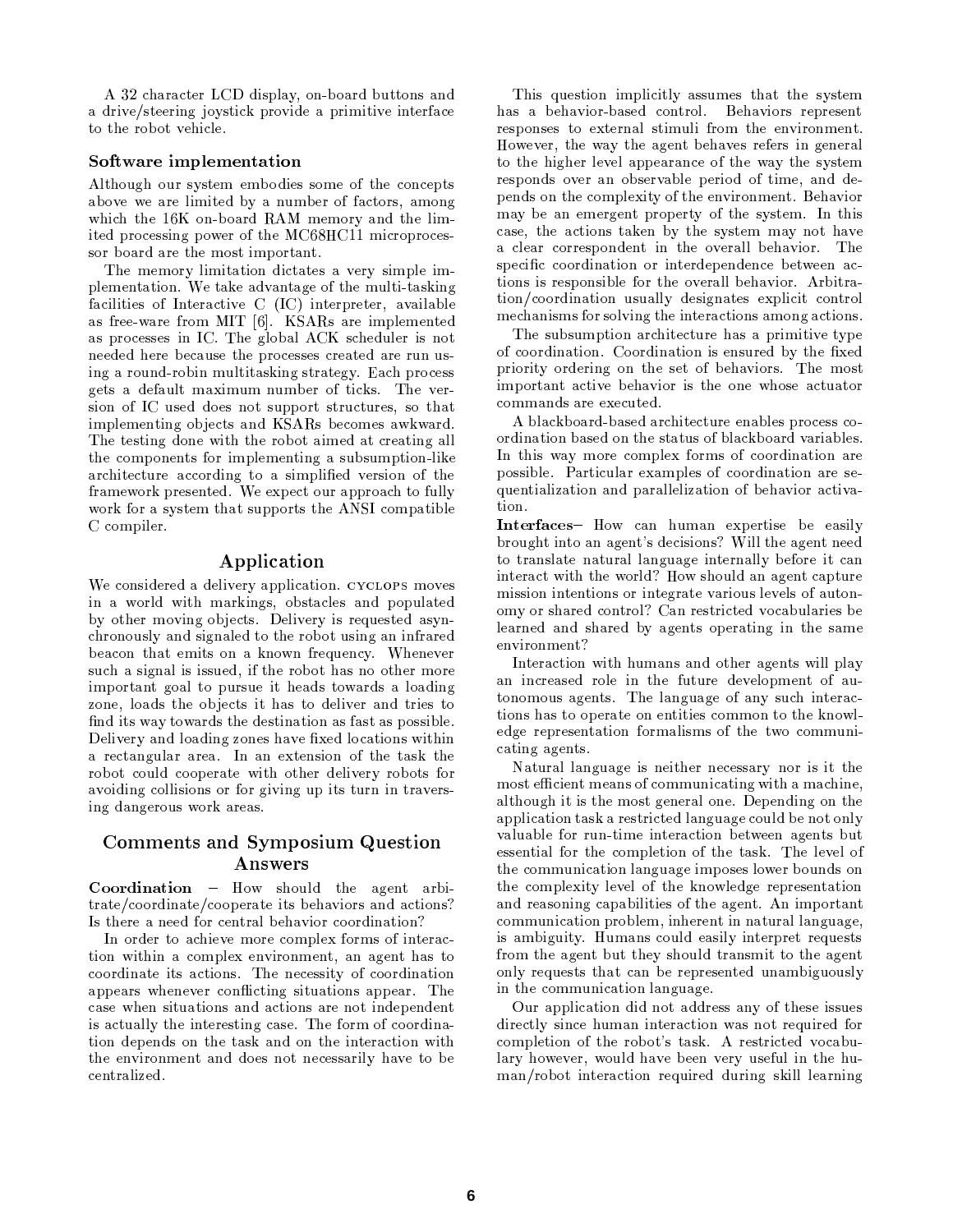and would have significantly accelerated this stage of program development.

**Representation-** How much internal representation of knowledge and skills is needed? How should the agent organize and represent its internal knowledge and skills? Is more than one representational formalism needed?

Pragmatics dictates that suitable knowledge representation (KR) paradigms depend on the task. However knowledge complexity and knowledge level enter the equation of the speed vs. memory tradeoff. This is particularly important for autonomous agents, characterized by exhaustible power supplies, other physical limitations and bounded resources. A more complex representation needs more memory and involves more complex decision making. The consequence is an increase in the response time, unless the "make the common case fast" heuristic is used in the design of the architecture. A simple example of the tradeoff between the generality of the representation and reasoning mechanisms and the overall agent efficiency is of fered by our application. For example, map building is not feasible in a four minute task, but is the way to go if the robot is supposed to execute the same task many times, with a small turnaround time.

In moderately complex applications more than one representation formalism might be needed. Such an approach might improve system modularity and scalability. However one needs to convert knowledge, or partial solutions/results between representation paradigms which have different capabilities and computational characteristics. The form of the decomposition is an important question and one which is usually solved in a domain dependent way.

**Structural-** How should the computational capabilities of an agent be divided, structured, and interconnected? What is the best decomposition/granularity of architectural components? What is gained by using a monolithic architecture versus a multi-level, distributed, or massively parallel architecture? Are embodied semantics important and how should they be implemented? How much does each level/component of an agent architecture have to know about the other levels/components?

We have suggested that the architecture control kit (ACK) offers a flexible and efficient way of dividing up. structuring and interconnecting the computational capabilities of an agent. Such an approach is oriented towards the opportunistic activation of problem solving modules, defined to compete or cooperate. Problem solving power emerges based on the effects of processes corresponding to knowledge source activation records [4]. The granularity of decompositions is determined by the granularity of knowledge sources which is, in turn, under user control. Knowledge sources are defined as chunks of code written in a base language.

Performance-What types of performance goals and metrics can realistically be used for agents operating in dynamic, uncertain, and even actively hostile environments? How can an architecture make guarantees about its performance with respect to the time-critical aspect of the agent's physical environment? What are the performance criteria for deciding what activities take place in each level/component of the architecture?

It is almost impossible to come up with a general quantitative performance measure. Quantitative task dependent performance measures are important, but will always measure just certain solution aspects. Therefore, a good overall evaluation would have to take into account performance measures over several different evaluation directions on a multitude of environmental situations, ranging from easy to very difficult ones. Combining different performance measures is not an easy task either. Real world offers an environment with unexpected events or with unknown probability distribution of events, which determines a stochastic algorithm behavior. Good performance with high probability on any inputs is required. On the other side, the evaluation of failures may also be useful. Contrary to the common belief that we know what does not work, we miss rigorous analyses of experiments that do not work or in which solutions are very hard to come by.

Psychology-Why should we build agents that mimic anthropomorphic functionalities? How far can/should we draw metaphoric similarities to human/animal psychology? How much should memory organization depend on human/animal psychology?

Metaphoric analogies to human/animal psychology should offer alternative implementation means and ideas, and generate insights into the functioning of both artificial and natural designs.

**Simulation**–What, if any, role can advanced simulation technology play in developing and verifying modules and/or systems? Can we have standard virtual components/test environments that everybody trusts and can play a role in comparing systems to each other? How far can development of modules profitably proceed before they should be grounded in a working system? How is the architecture affected by its expected environment and its actual embodiment?

Simulation, when used, should offer a sufficiently complex environment. In this case, simulation is important from several points of view. First it offers the means to test the system on a huge diversity of inputs from a highly dimensional input space. This is recommended because of the stochastic nature of real environments. It affects software debugging, as experiments can be replicated, and system development. Second, simulation offers opportunities for parameter adaptation and even learning. However, simulation can never replace real world testing and evaluation. Different performance criteria may be generally needed for simulation and real world testing.

Learning- How can a given architecture support learning? How can knowledge and skills be moved be